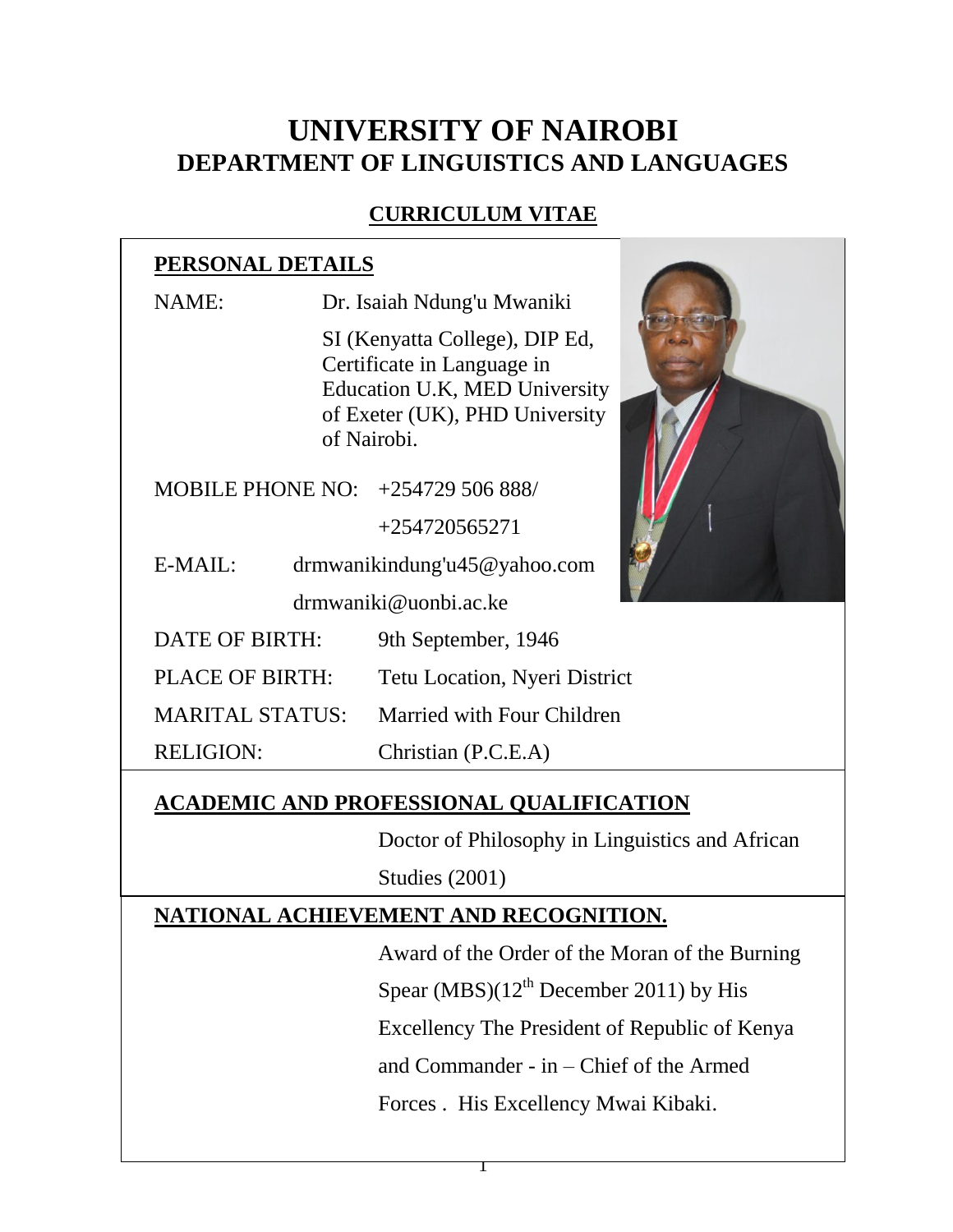# **SUMMARY OF CV**

# **EDUCATION**

| <b>Primary Education</b>   | 1955 – 1962 at Ihwa Intermediate School,                                 |
|----------------------------|--------------------------------------------------------------------------|
| Nyeri                      | <b>Awarded Kenya Preliminary Examination</b><br>Certificate (K.P.E) 1963 |
| <b>Secondary Education</b> | 1963 -1966 at Kagumo High School                                         |

East African Advanced

Awarded Cambridge School Certificate Division II

Certificate of Education (1973) 3 Subsidiaries

Post Secondary Education: 1967 - 1969 Kenyatta College, Teacher Education Section- Trained as an S.1 Teacher of English Language and Literature as well as Geography

- Awarded S. I. Teacher Certificate in 1969.

# **UNIVERSITY EDUCATION:**

- (a) University of Exeter (U.K) 1977 79 Awarded Diploma in Education, English Language Teaching (ELT)
- (b) University of Exeter (U.K) 1983 1985 Awarded Masters of Education, Language in Education – Educational Linguistics.
- (c) University of Exeter (U.K) Course of Instruction on Language in Education at the University of Exeter. ) Certificate in Language in Education(1984)
	- i) Subsidiary Courses in Linguistics
		- Sociology of Education.
		- Psychology of Education.
		- Psycholinguistics.
		- Sociolinguistics.
		- Pragmatics.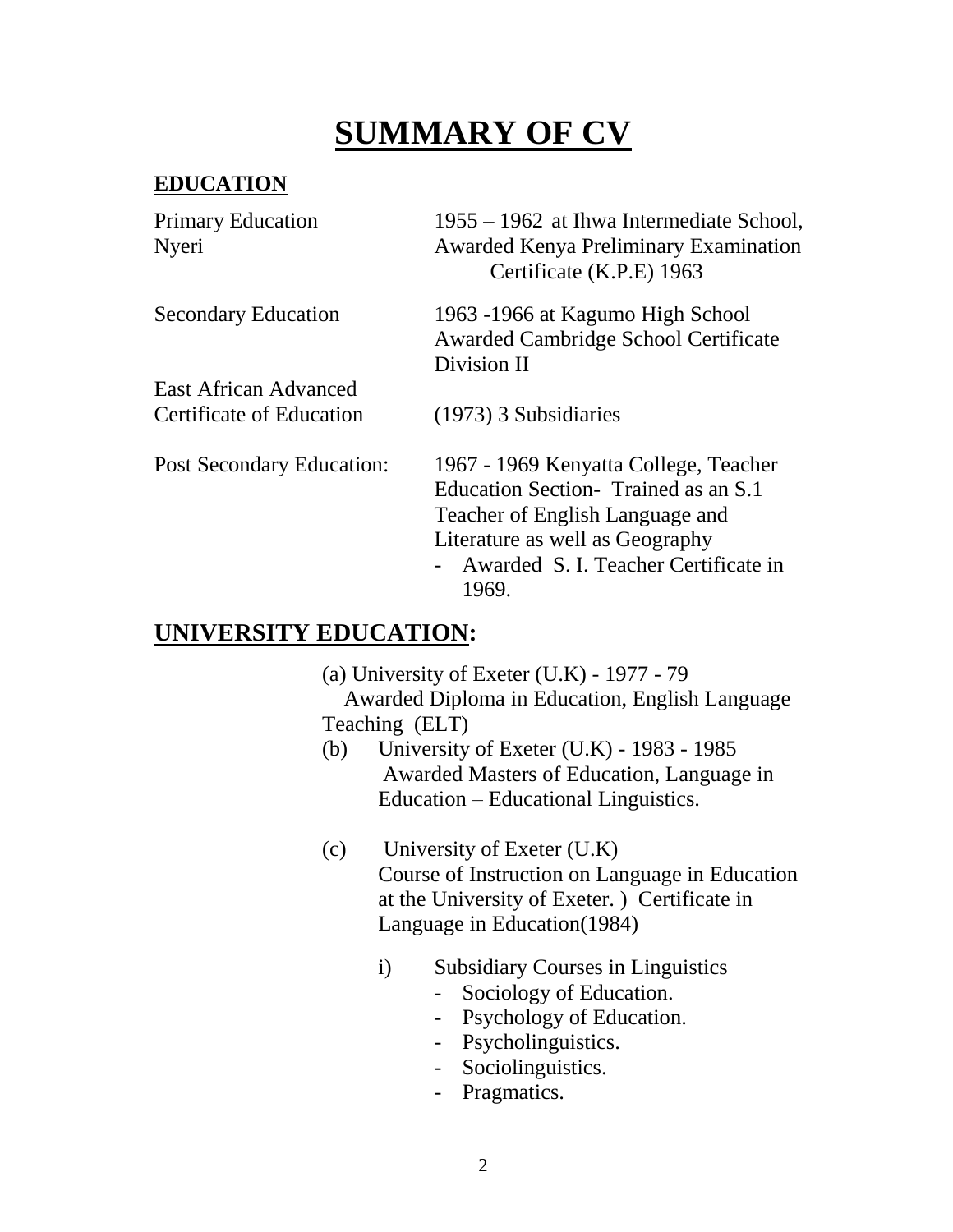# **PROFESSIONAL QUALIFICATIONS**

**S.I. Teacher's Certificate (1969**) Kenyatta College T.E.D Kenya

# **Diploma in Education Dip. Ed, (ELT**) 1978 University of Exeter (UK)

**Approved Teacher's Certificate of Promotion** (1983) Ministry of Education, Kenya

**Master of Education** (MED in Linguistics and Language in Education), University of Exeter (U.K). 1984 Certificate of language in Education - Course of Instruction, University of Exeter, School of Education, 1984, U.K

#### **Doctor of Philosophy, University of Nairobi – 2001**

#### **TEACHING EXPERIENCE(SECONDARY AND TEACHER TRAINING EDUCATION SECTORS**

S. I Secondary School Teaching - Egoji Girls Secondary School, 1970 -1972.

Primary Teacher Training as a Tutor of English , Kilimambogo Teacher's College 1973 - 1976:

Examiner of English (East African Examinations Council (EAEC) 1971 – 1976.

Primary English Panel Member, Kenya Institute of Education, (K.I.E) 1973 – 1975 with the following responsibilities and Assignments:

- Preparation and Writing of Primary and Teacher Education English Syllabuses .
- Revision and Writing of Primary English Syllabuses.
- Writing of the Progressive English Course Book Series and the Series - Progressive English Course Books till 1976.
- Writing of the Progressive English Teacher's Handbooks Course Series.
- Preparation and writing of English Teacher training in service course materials.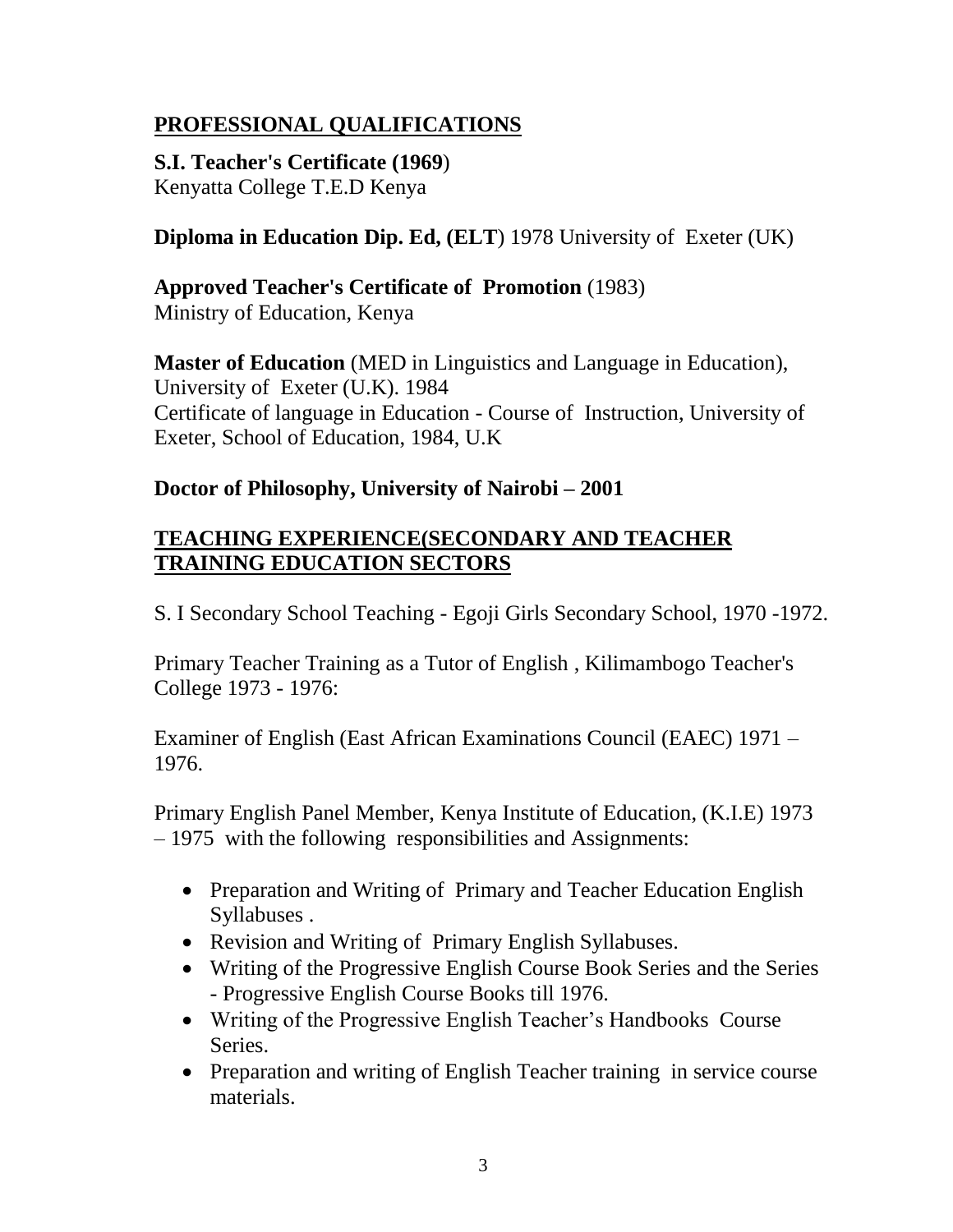## **ADMINISTRATIVE RESPOSIBILITIES**

Chairman - Languages Department, Kilimambogo T.C. Lecturer, with overall Headship of the Department of English.

Senior Lecturer of English. Kagumo Teachers' College and member of the Secondary English Panel (KIE) - 1979 - 1982.

Senior Lecturer of English and Member of the secondary English Panel (KIE) 1986, Kamwenja Teachers' College 1985-1986

Chairman of the Department of English and Senior Lecturer, at, Kagumo Diploma T. College 1986-1988 Member of the Panel of the Diploma Teacher Training English Programme. (KIE) (1986 – 1987)

## **UNIVERSITY TEACHING EXPERIENCE**

1988- Lecturer of Linguistics and English, Departments of Linguistics and Literature,( C.E.E.S), and Linguistics and Languages (CHSS) University of Nairobi, Revision and Writing of Linguistics and English Syllabus since 1988. With responsibilities for teaching the following Undergraduate Course Units.

## **(I) MAIN TEACHING COURSE UNITS AT THE UNIVERSITY OF NAIROBI**

- a) History and Sociology of English
- b) Reading Skills in English
- c) Aspects of Modern English Grammar
- d) Modern English Grammar
- e) Pragmatics
- f) Sociolinguistics
- g) Methods of Text and Discourse Analysis
- h) Error Analysis and Interlanguage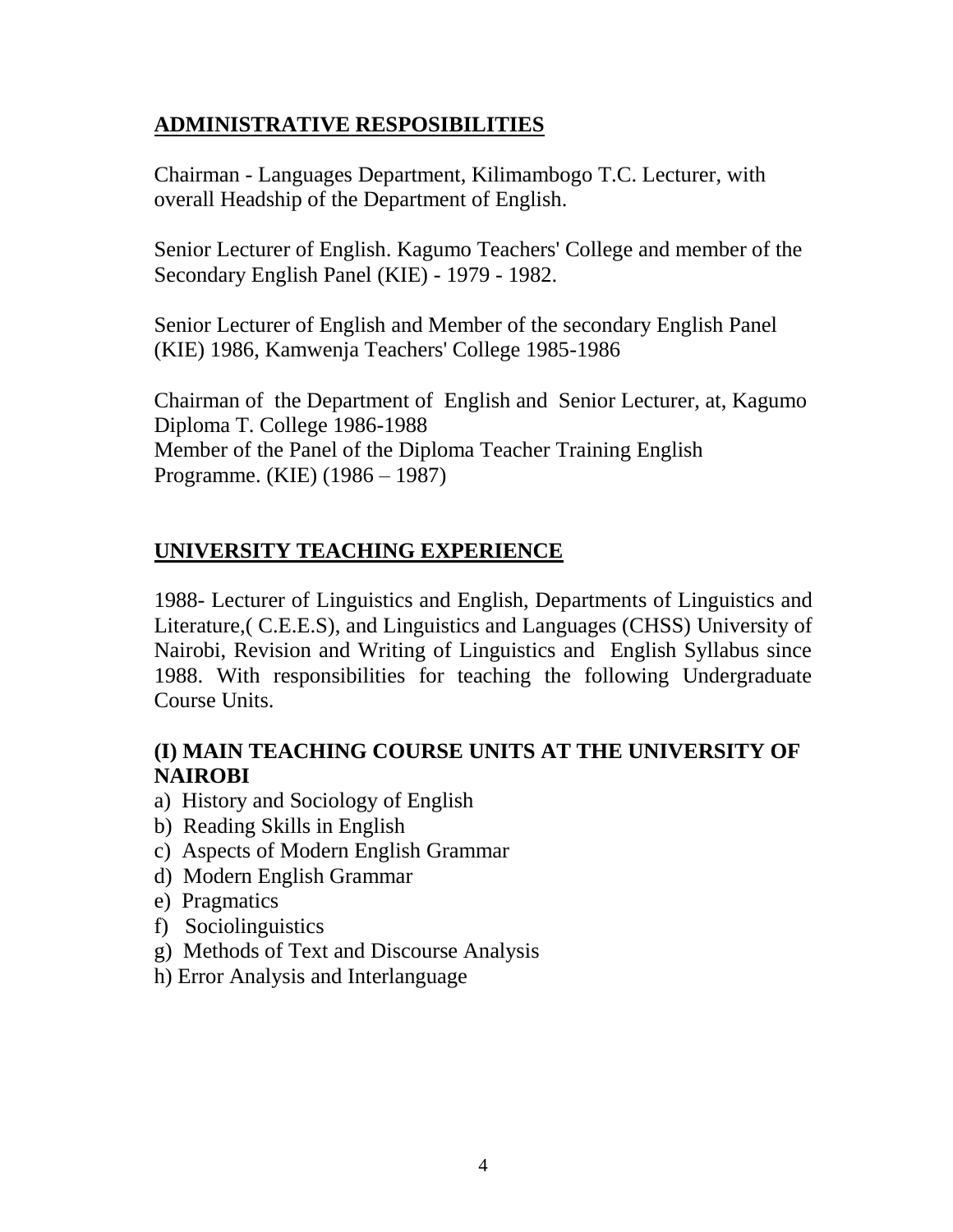- i) Research Methods in the Study of Language
- j) Psycholinguistics
- k) Semantics and Pragmatics (Post graduate Course)
- l) Post graduate library and information sciences,
- m) Supervision of Post graduate theses (MA) in Linguistic

# **TEACHING POST GRADUATE COURSES.**

Library and Information Sciences.

# **SUPERVISION OF POST GRADUATE THESIS IN LINGUISTICS (MASTER OF ARTS IN LINGUISTICS) (MA)**

- Text linguistic Analysis of Political Speeches A case study of Obama Speeches. (MA 2009 – Gumbo G. O)
- Pragmatic Analysis of Gikuyu Lexical Euphemism in HIV/AIDS Discourse (MA – 2007 – Ann Njeri Symon)
- The use of Metophors in the Bible Ogana S. Nyakundi 2012 2013.
- A critical Analysis of Doctor Patient discourse in Dr. Yusufu K. Dawood's Text in the Sunday Nation Newspaper . (MA 2012 Ochieng D. Anditi)
- Pragmatic Interpretation Constraints in Kenyan Hip-Hop Lylics 2010 –(M. A) Ochoki B. Moraa
- Discourse Analysis of Media Texts A case study of Mutahi Ngunyi's Texts in the Sunday Nation's Newspaper 2010 (MA Obare Magutu)

#### **PHD SUPERVISIONS**

Information Structures in Ekegusii – PhD 2012 – 2013. Gesura Evans Mecha (On going)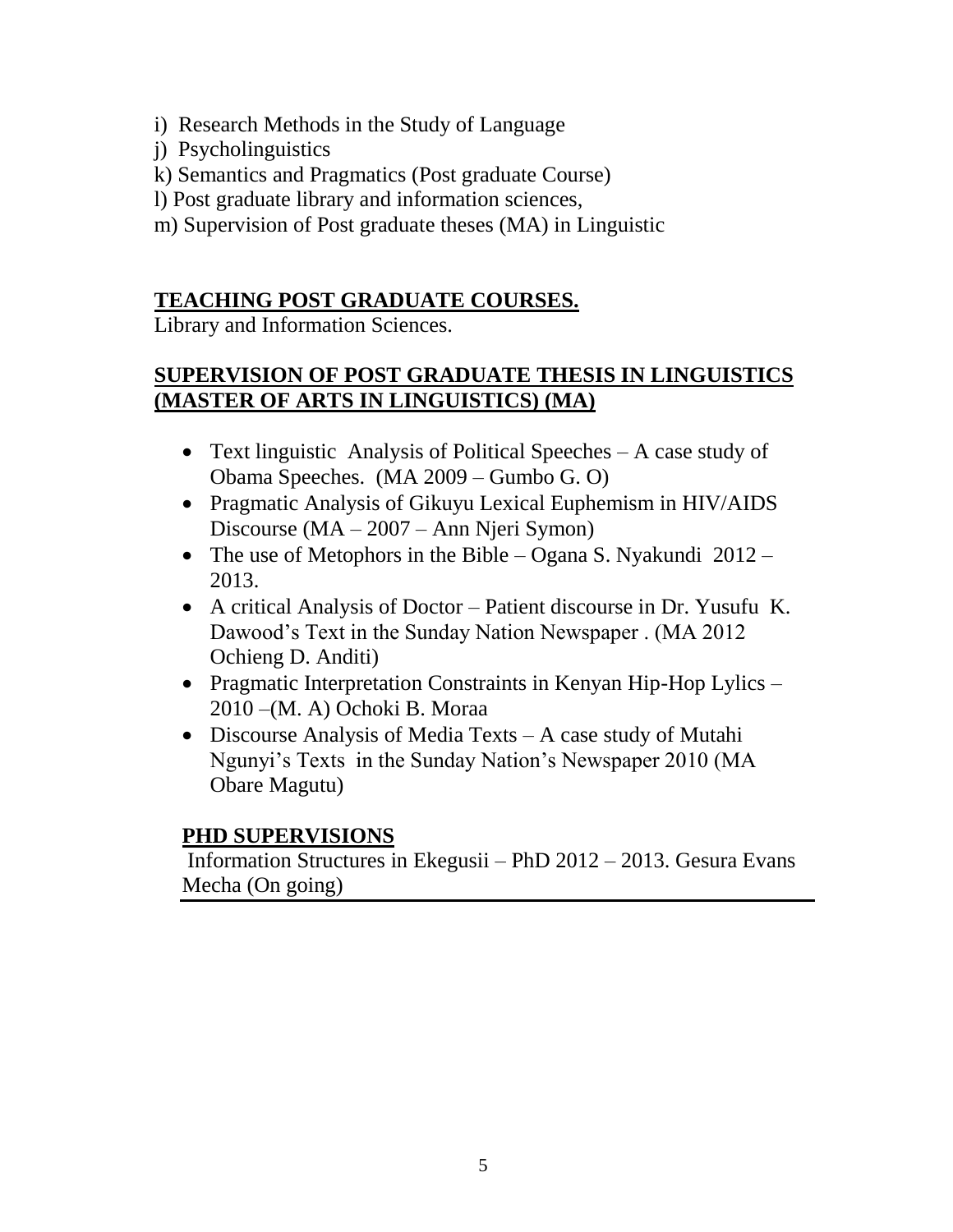# **CONTRIBUTION TO NATIONAL SERVICES AND ACHIEVEMENT**

Awarded Head of State Commendation and Certificate of recognition by His Excellency the president and Commander in Chief of the Armed Forces for distinguished services rendered to the Nation after completion and submission of the Kenya Cultural Policy in 2010 and participation in many National and International conferences and workshops as a member of the Technical Committee on the Kenya Cultural Policy. Responsibilities included; Participation in Deliberations of Cultural Policies by the Delegates of the Council of Ministers of the African Union (KICC, 2002) Citations in the State Investiture of Honours and Awards of Monday  $12<sup>th</sup>$  December. 2011.

#### **(II) RESEARCH PROJECTS**

- i. Director: Center for Training Research and Development Initiatives (CENTRADIN INTERNATIONAL)
- ii. Associate Director: Center for Agikuyu Culture and Language Studies (CACULAS)

#### **ONGOING RESEARCH PROJECT 2009 – 2014**

Coordination and supervision of Weekly Workshops on Writing the Kikuyu Semantic Dictionary at the Green Hills Hotel for CETRADIN and CACULAS.

#### **PUBLICATIONS: BOOKS AND ARTICLES**

Dr. Isaiah Ndung'u Mwaniki (2005)

*Understanding Linguistics* - Introductory Survey, Manuscript Reviewed, University of Nairobi Press – Referred for correction 2012.

Field Marshall Dedan Kimathis' Appeal – (Play) Manuscript, reviewed by Kenya Literature Bureau and returned for corrections (2012).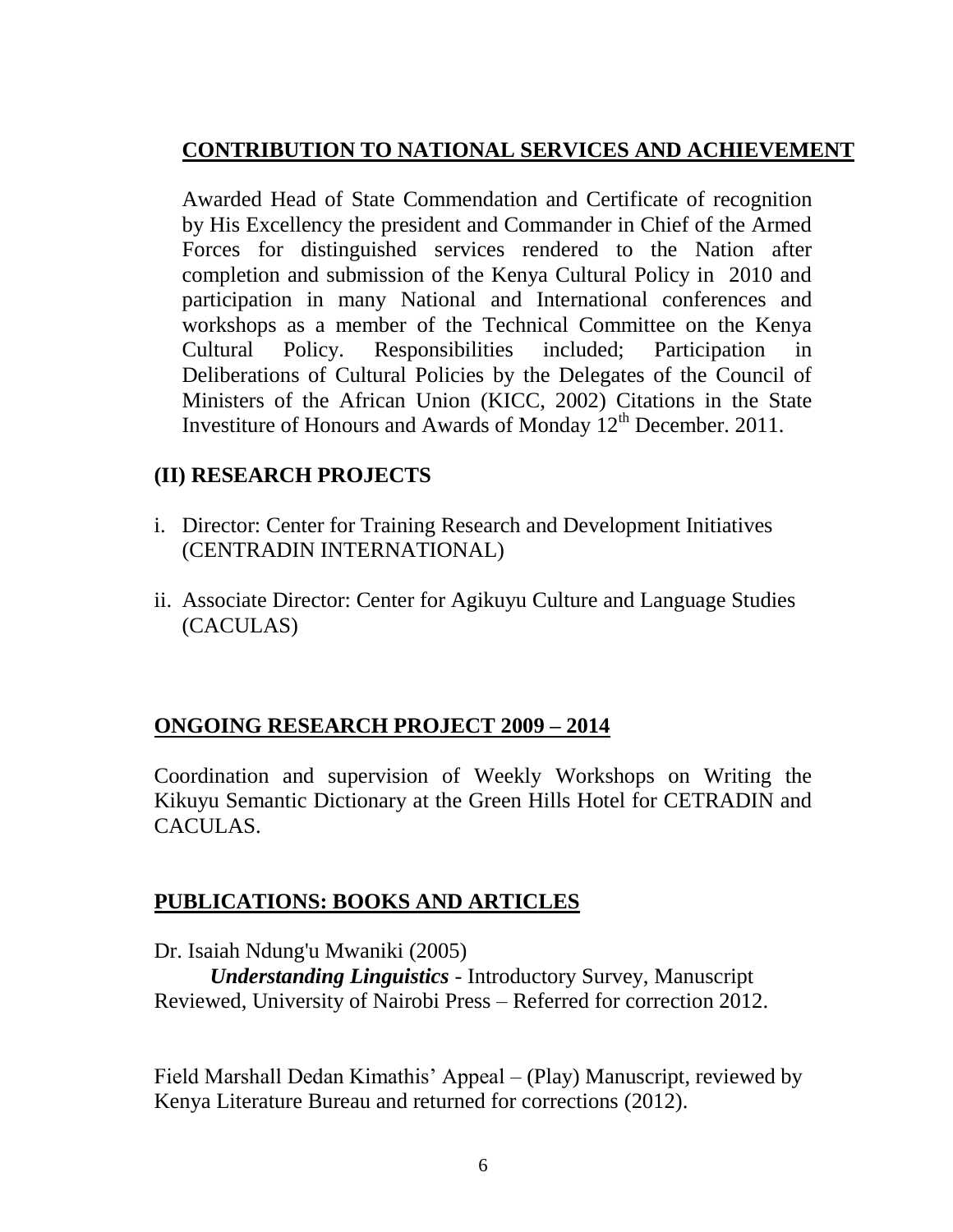Dr. Isaiah Ndung'u Mwaniki (2005)

*Poverty and Governance,* Published by Centre for Training, Research and Development Initiatives, ISBN 9966 -7111-1-2

Earnest Wang'ombe & Dr. Isaiah Ndung'u Mwaniki (2006) *Irumi na Njiinu cia Gikuyu* (237 pages) (referred for correction by Publisher (2010.)

Dr. Isaiah N. Mwaniki & Mr. P. K. Gichohi (2007) *The History and Sociology of Varieties of English* [143 pages] Submitted to Catholic Diocese of Nyeri Printing Press.

*What We Stand to Lose When We Lose Our Indigenous Languages* in Reference to Kikuyu Language: Paper Submitted Dec 2007 to Readers Digest Excepts, Readers Digest, P. O Box 1802, Cape Town. E-mail: [magazine.sa@readersdigest.com](mailto:magazine.sa@readersdigest.com)

*Teach English Not About English:* Paper published in the Standard Newspaper of 25th November 2002.

*The Learning and Teaching of English Pronunciation* in ESL Classroom: Manuscript submitted to World Language English Journal, Pergamon Institute of English, 2010.

*The Underlying Reality of Phonological Simplification of Loan Words by Speakers of Kikuyu.* Paper Submitted to Applied Linguistics Journal (Attn) Ann Conybeare, Oxford University Press and National Academy of Science Journal.

Oral Narratives – Social cultural repository of nawers and naming practices of Agikuyu of Kenya.

Trends in the Training and Teaching of Teachers of English as a Second Language in Kenya (completed manuscript).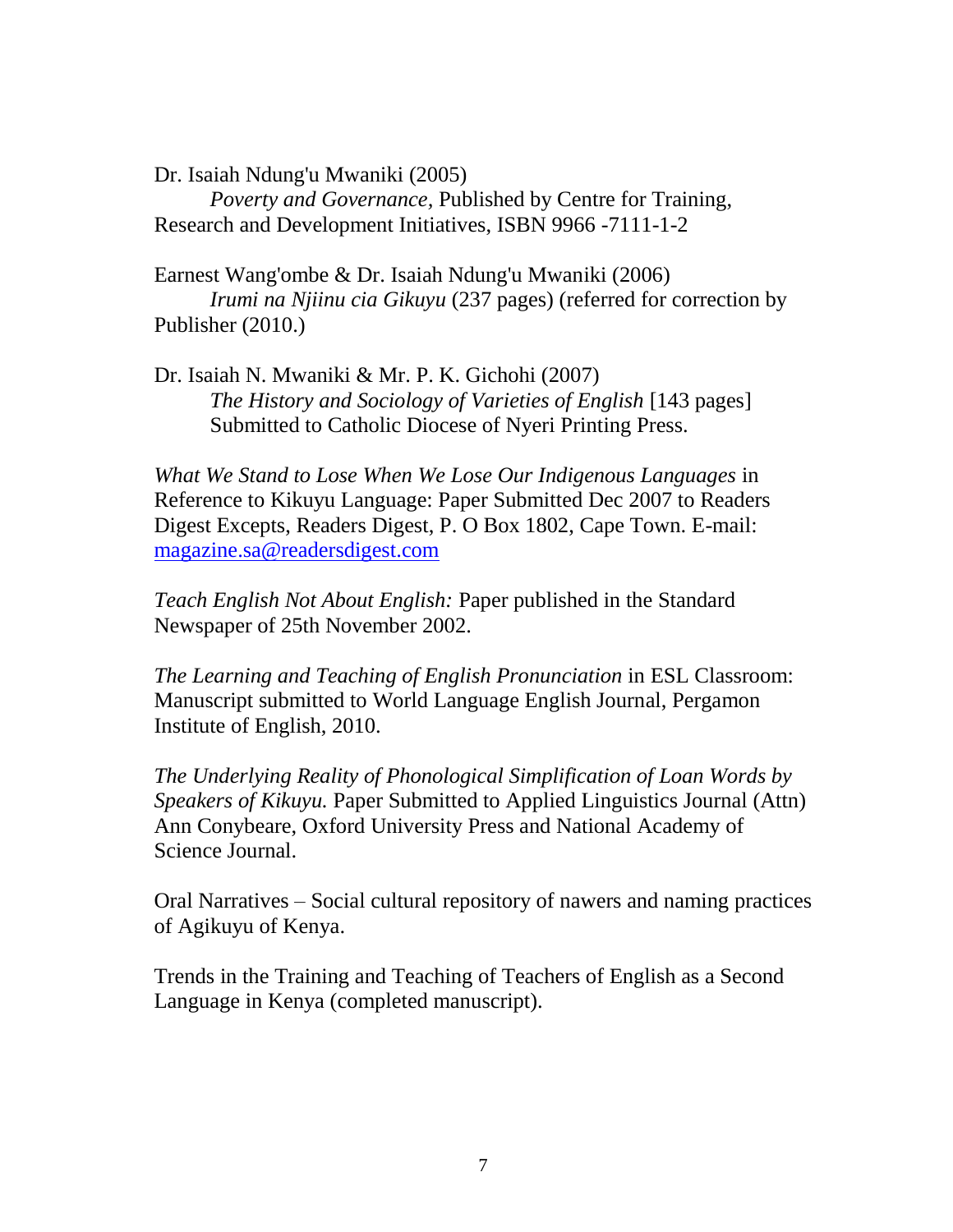#### **PROFESSIONAL DUTIES**

| <b>June 2006 to</b><br>College.                                   | Appointment as External Examiner (Kagumo Teachers<br>and External Examination.<br>Moderatoration of examinations. University of Nairobi.         |  |
|-------------------------------------------------------------------|--------------------------------------------------------------------------------------------------------------------------------------------------|--|
| <b>September</b><br>2007, 2008,<br>$2009 - 2010$<br>$2011 - 2012$ | Appointment as Internal Examination Moderator for the<br>Dept of Linguistics and Languages (UoN), BA<br>Language and Communication Examinations. |  |
| April 2006 to                                                     | Appointment as the Coordinator, BED Arts Linguistics                                                                                             |  |

**the present** (UON) School of Education.

#### **ADMINISTRATIVE ASSIGNMENTS IN THE DEPT OF LINGUISTICS AND LANGUAGES**

|                                        | i) $14^{TM}$ Nov-16th Nov.<br>2005           |
|----------------------------------------|----------------------------------------------|
|                                        | ii) 23rd Nov-25th Nov                        |
|                                        | 2005                                         |
| Acting as a Chairman on various dates. | iii) 28th Nov - 30th Nov 2005                |
|                                        | iv) $26th$ Jan - 29th Jan                    |
|                                        | 2006                                         |
|                                        | v) $1st$ Feb- 4th Feb 2006                   |
|                                        | vi) 13 <sup>th</sup> March - 18th March 2007 |
|                                        | viii) 7th March - April 27 2007              |

#### **NON-UNIVERSITY ACHIEVMENT ASSIGNMENTS AND SERVICES**

- 1) Director of Centre for Training Research and Development Initiatives (CETRADIN) Registered NGO **Dec 2001 Dec 2001**.
- 2) Associate Director of the Centre for Agikuyu Culture and Language Studies (CACULAS) CBO accredited and registered in the Ministry of Gender, Sports, Culture and Social Services **April 2002. 2010 – 2012**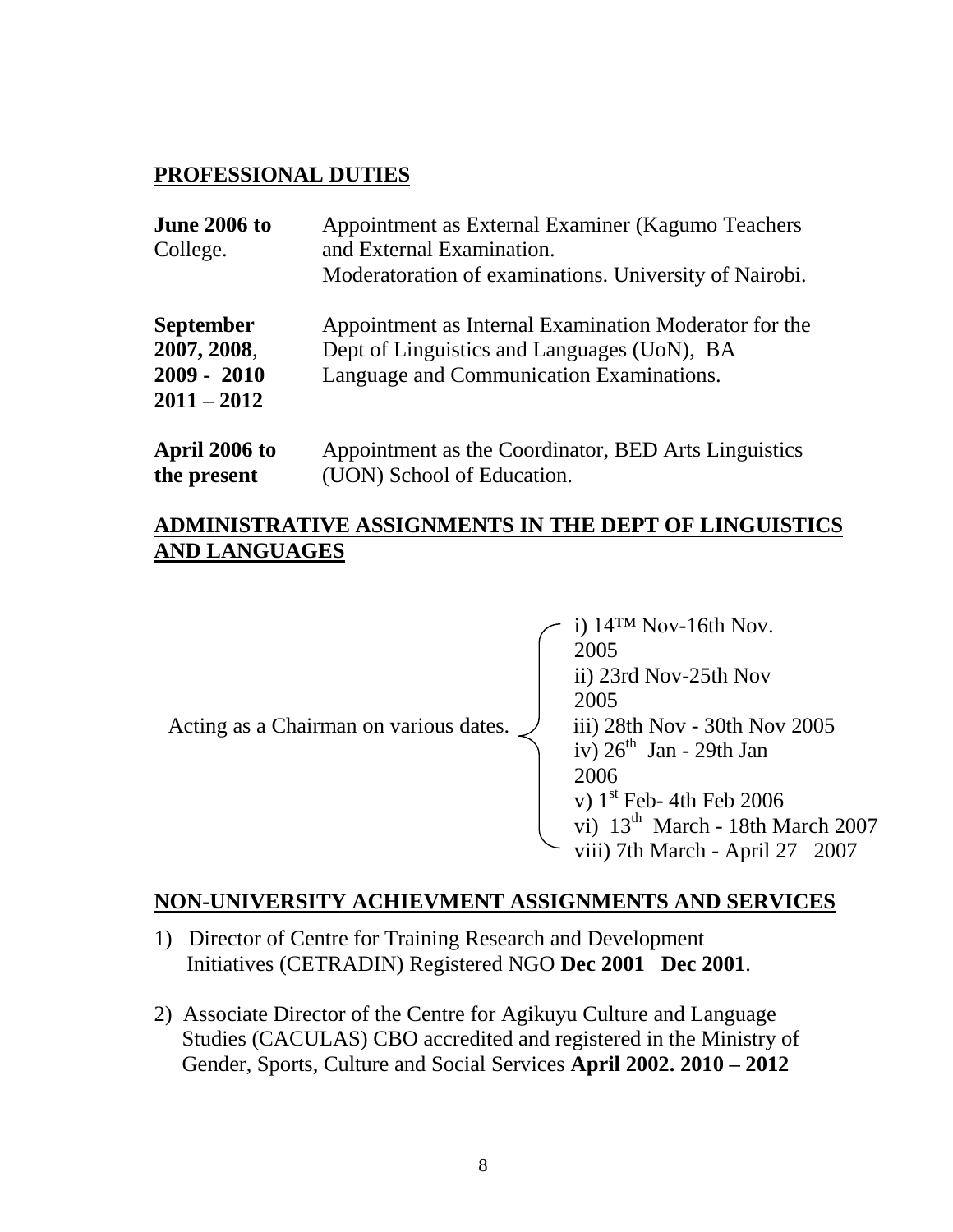3) Internal examiner and moderator of BA – language and communication Examination **– 2009 – 2010**

#### **PARTICIPATION IN CONFERENCES AND WORKSHOPS.**

1. Election Observers Workshop for Trainers and Coordinators by Bureau of Electoral Education, Research and Monitoring (BEERAM) **12TH – 17TH Nov 1992**

2/Presiding Officers Workshop and Election Presiding Duties. **15th Dec 1997 - Jan 1998**

- 3. Participation in a Workshop for Kenya Domestic Observers Programme at Serena Hotel **21st Nov- 23rd Nov 2002**
- 4. National Stakeholders Forum on Poverty Reduction Strategy (PRS) at Fish Eagle Camp Naivasha. **2 nd June – 6 th June 2001**
- 5. Facilitator and Participants in the First Sensitization Workshop on Writing a Semantic Dictionary of Kikuyu by Centre for Agikuyu Culture and Language Studies (CACULAS) at the Green Hills Hotel. **18th Jan. 2003** – **22nd January, 2001**
- 6. Drafting Kenya Cultural Policy workshop **26/2/2004**
- 7. Strategies in Writing Kenya Cultural Policy Workshop: Organized by the Dept. of Culture at Safari Park Hotel **18/3/2004**
- 8. Workshop on Language and Culture (Resource Person) Paper  *Mobilization as it Relates to Language and Culture,* organized by Dept. of Culture Ministry Of Gender, Sports and Culture.  $2<sup>nd</sup>$  June 0 4<sup>th</sup> June 2004
- **9.** Workshop on Drafting the Kenya Cultural Policy: organized by the Department of Culture at NSSF Building  $4^{th}$  March –  $6^{th}$  March 2004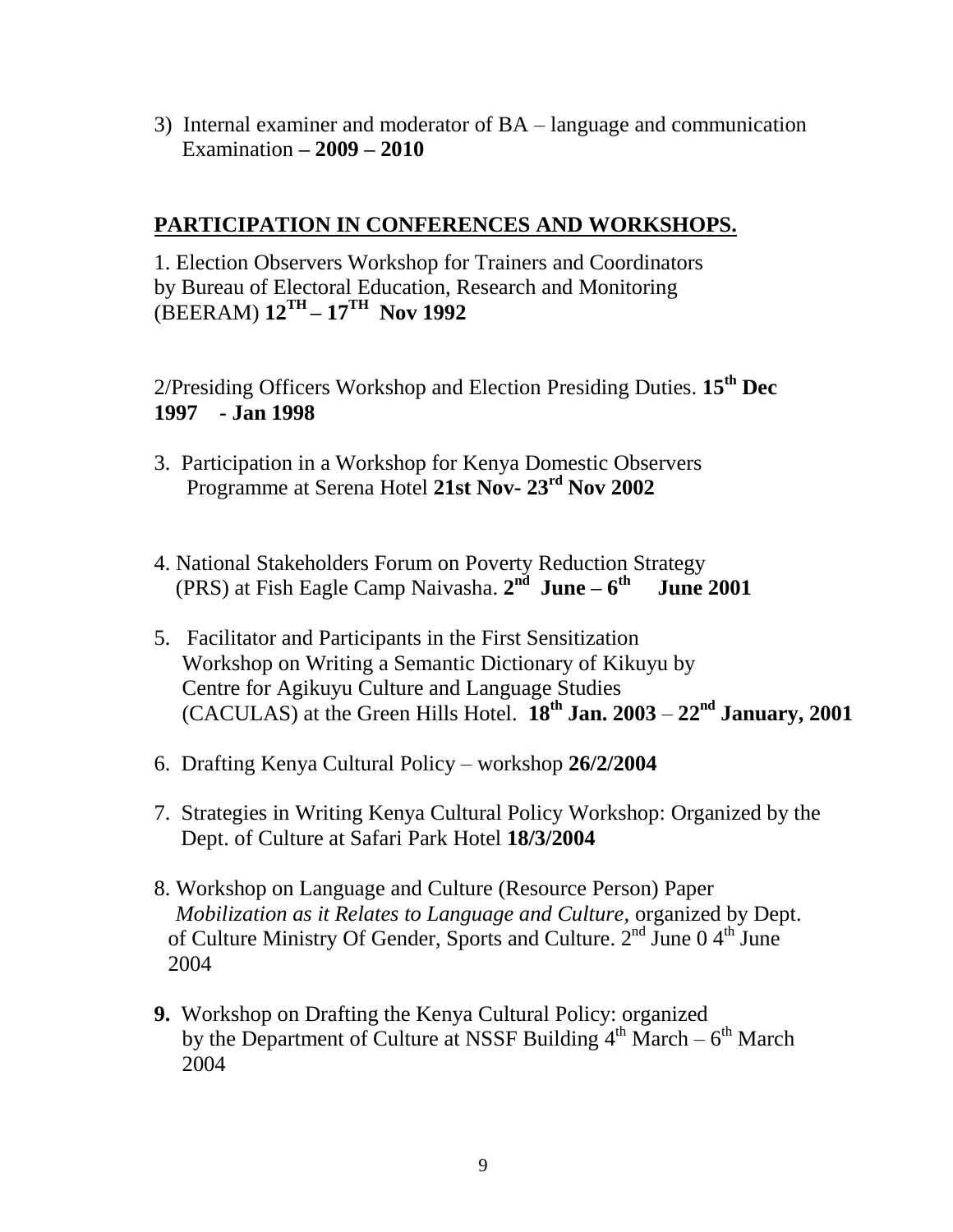- 10. UNESCO Conference on Convention on the Protection of the Diversity o and the Department of Culture. **19th May 2005**
- 11. Participation in the 5th Conference of African Ministers of Culture Conference incorporating the Intergovernmental Cultural Expert Meeting whose themes were Cultural Industries in *Development and Culture, Integration and Africa Renaissance* at the KICC Nairobi. **8th Dec 2006 14th Dec 2005**
- 12. Seminar on Intangible Heritage (Resource person) Paper on the *Role of Language and Indigenous knowledge in Economic* and *Social Development* organized by African Centre for Information and Informatics at Hotel Southern Blue, Ngara. **9 th Nov – 11th Nov. 2006**
- 13. University of Nairobi Training Workshop in Pedagogy Utalii Hotel **31st Jan. – 2 nd Feb. 2007.**
- 14. ISO.9001 2000 Training Workshop organized by KEBS for UoN  $13^{th}$  March –  $15^{th}$  March 2007.
- 15. Sensitization Workshop on Authorship organized by Kenya Non-Fiction Authors Association (KENFAA) **26th Jan 2008**
- 16. Workshop on the Implementation of 2003 UNESCO Convention for Safeguarding of the Intangible Cultural Heritage (ICH) in  $5^{TH} - 6^{TH}$ **March 2008.** Organized by the Department of Culture UNESCO Nairobi Office.)
- 17. Participation in launching the Kenya Cultural Policy and Heritage at the National Museum of March 200

#### **Dr. Mwaniki Isaiah Ndung'u PhD.( MBS)**

#### **Email: drmwanikindung'u [45@yahoo.com](mailto:45@yahoo.com)**